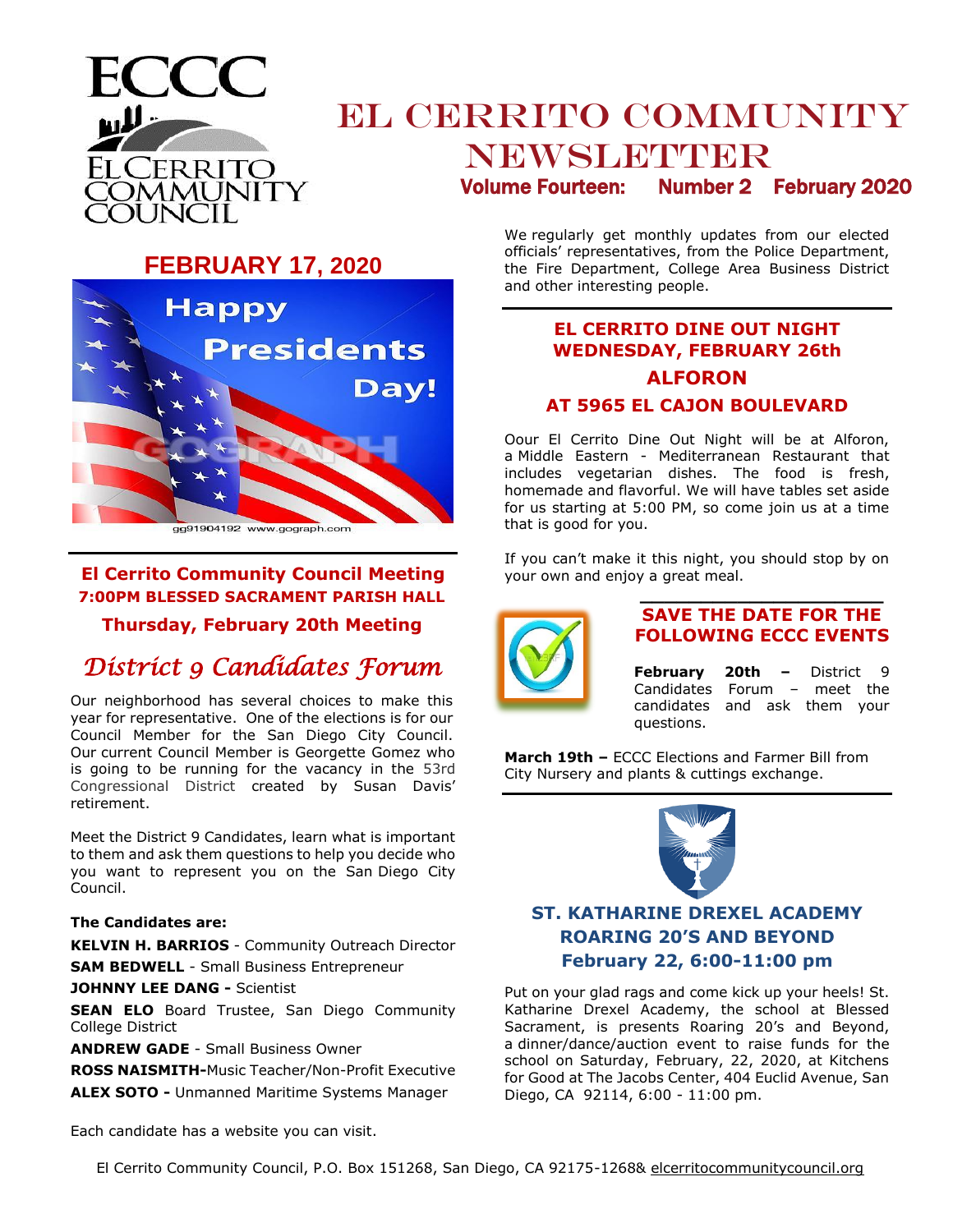### **GET OUT AND VOTE!**

Elections in California have been moved up so we are now part of Super Tuesday - voting on March 3, 2020.

There are many election races for El Cerrito this year, so take some time to get to know your candidates and the initiatives and how they will impact you. Then get out and vote!

A brief run-down of the Ballot Measures and El Cerrito Candidates follows.

#### **STATE LEGISLATIVE STATUTE**

PROP 13 AUTHORIZES \$15 MILLION IN BONDS FOR FACILITY REPAIR, CONSTRUCTION AND MODERNIZATION AT PUBLIC PRESCHOOLS, K-12 SCHOOLS, COMMUNITY COLLEGES, AND UNIVERSITIES.

#### **COUNTY OF SAN DIEGO**

MEASURE A AMENDMENTS TO THE SAN DIEGO COUNTY GENERAL PLAN TO REQUIRE VOTER APPROVAL.

#### MEASURE B

NEWLAND SIERRA AMENDMENTS TO THE SAN DIEGO COUNTY GENERAL PLAN

#### **CITY OF SAN DIEGO**

MEASURE C HOTEL VISITOR TAX INCREASE FOR CONVENTION CENTER EXPANSION, HOMELESSNESS PROGRAMS, STREET REPAIRS.

#### MEASURE D

CHARTER AMENDMENTS REGARDING AUDIT COMMITTEE AND SELECTION AND TERM OF CITY AUDITOR.

#### **53rd Congressional District**

Four of the candidates who are running to succeed Susan Davis:

JOSE CABALLERO JANESSA GOLDBECK GEORGETTE GÓMEZ SARA JACOBS

#### **State Senate District 39**

INCUMBENT, STATE SENATOR. TONI ATKINS, RUNNING UNOPPOSED

#### **State Assembly District 79**

Candidates: INCUMBENT IS ASSEMBLYWOMAN SHIRLEY WEBER CARMELITA "C.L" LARRABASTER JOHN MOORE

#### **San Diego County Board Supervisors District 2**

Candidates running to succeed Dianne Jacob: JOEL ANDERSO KENYA TAYLOR STEVE VAUS

#### **San Diego Unified School District E**

INCUMBENT, SHARON WHITEHURT-PAYNE LAWANA RICHMOND

#### **City of San Diego Mayor**

Candidates running to succeed Kevin Faulconer [BARBARA BRY](https://barbarabry.com/) [TODD GLORIA](http://toddgloria.com/) [RICH RIEL](http://toddgloria.com/) SCOTT SHERMAN [GITA APPELBAUM](https://www.rungitarun.com/) SINGH [TASHA WILLIAMSON](https://www.tasha4mayor.com/)

#### **San Diego City Attorney**

INCUMBENT [MARA ELLIOTT](http://www.maraelliott.com/) [CORY BRIGGS](https://corybriggs.com/) PETER MESICH

#### **IMPORTANT DATE FOR VOTING**

**February 3, 2020** First day to vote-by-mail

**February 18, 2020** Last day to register to vote

 **February 25, 2020** Last day to apply for a vote-by-mail ballot by mail

#### **March 3, 2020 ELECTION DAY Polls are open 7:00 a.m. – 8:00 p.m.**

#### **NO PARTY PREFERENCE VOTERS NEED TO KNOW THESE RULES**

REGISTERED Democrats, Republicans, Greens, Libertarians and other party members are guaranteed a primary ballot with all of your party's presidential contenders on it.

But voters who do not belong to a political party  $-$ No Party Preference - the fastest growing voting bloc in the state  $-$  will have to navigate a set of obstacles to cast a presidential primary vote for the candidate of their choice.

Some parties have "members only" policies:

- The Republican Party
- The Green Party
- The Peace and Freedom Party

If you want to vote for a candidate in one of these three parties during the primaries, you'll have to join that party. You cannot do it as a member of any other party, or even as a "no party preference" independent. No exceptions.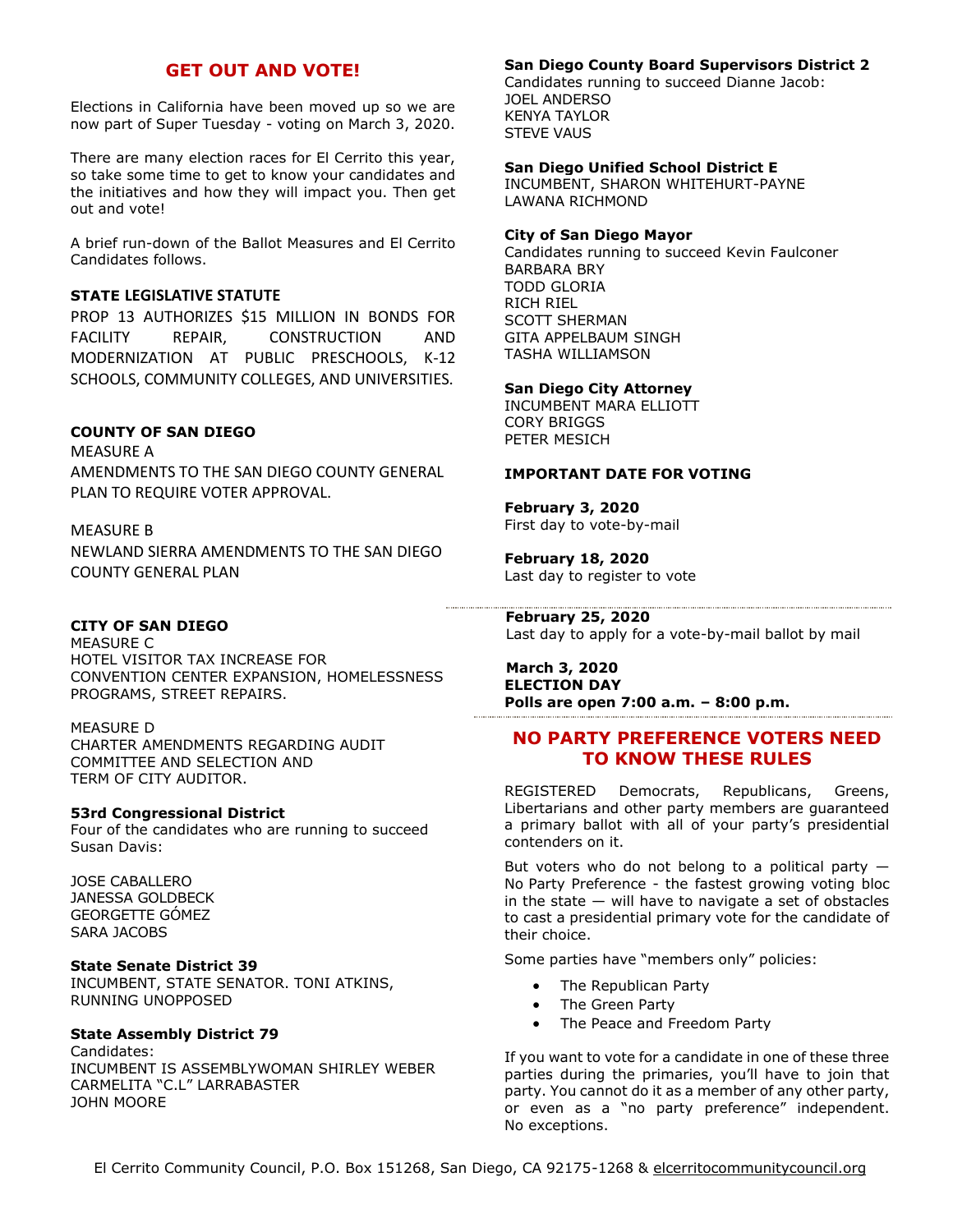The following three parties do allow political independents to cast ballots in their presidential primaries (though not members of other parties):

- The Democratic Party
- The Libertarian Party
- The American Independent Party (which is the party's name and not to be confused with being a party-less political independent)

But, there is an important caveat  $-$  these voters do have to specifically request the ballot they want.

For those who vote in person, this is easy. Just ask for the ballot at your polling place. But independents who vote by mail need to let your county know which ballot they want ahead of time.



**Rolando Street Fair** - Rolando welcomes all to a neighborhood street fair with bands, local performances, over 150 vendors, a beer garden and an interactive kids' area, this all-day event is free to enter and has fun for everyone.

**When:** Sunday, March 22, 2020, 10 a.m. to 6 p.m.

**Where:** Along Rolando Boulevard starting at El Cajon Boulevard.

**Costs:** General Fair is Free: This year's kid zone is all about interactive and **\$5 gets you unlimited access all day.**

It all happens on the beautiful tree lined streets, under the vintage acorn lamp posts of Rolando.

Live music all day on the Main Stage hosted by Tim Pyles of 91X FM and Chris Cantore of 100.7 FM. Plus, more local performances on the community stage!

Main Stage Headliner: **Buck-O-Nine** Main Stage Performances: **Kahlil Nash Whitney Shay The Sure Fire Soul Ensemble The Routine**



## **THE BEAUTIFICATION COMMITTEE Next Clean-up is Saturday February 22th**

The El Cerrito Beautification Committee is doing a great job cleaning up the community. Please join us - new people are pitching in all of the time and our neighborhood is worth it. This can be a great adventure experience for the entire family.

The goal is to meet once a month for an hour & a half to two hours to clean up litter and overgrown weeds in areas. This is a fun way to meet neighbors and do something great for your community.

Our next work party is Saturday, February 22nd, 8:30 a.m. Clean-up days are the Saturday after the community meeting. The group will meet at the corner of 58th and Trojan Ave and work for no more than two hours.

Join the crew after the clean-up at Scrimshaw Coffee at 5542 El Cajon Blvd for a bite to eat and get a 10% discount.

If you'd like more information or would like to join in please call Lorna Zukas at 619-538-9689. If you can't make it this month but want to join in the future or if you have areas that you feel need clean-up, please email [elcerritocommunitycouncil@gmail.com](mailto:elcerritocommunitycouncil@gmail.com)

### **MARCH MEETING ELECTIONS**

\_\_\_\_\_\_\_\_\_\_\_\_\_\_\_\_\_\_\_\_\_\_\_\_\_\_\_\_\_\_\_\_\_\_\_\_\_\_\_\_\_\_\_

In March we will be holding ECCC Board Elections. Membership is open to any member, at least 18 years of age residing or owning a business within the El Cerrito community.

The geographic area of the ECCC, is bordered by 54th/Collwood Street (West side); University Avenue (South side); College Avenue (East side); the canyon South of Baja Drive to the North.

To be on the Board, you must have attended at least one meeting in the last year. The Board sets up the meetings, maintains membership rolls and attendance, and voter eligibility records and organizes our monthly meetings and community events.

To vote, you must have attended at least one meeting within the previous 12 months and be in attendance at the March meeting. No absentee or proxy voting.